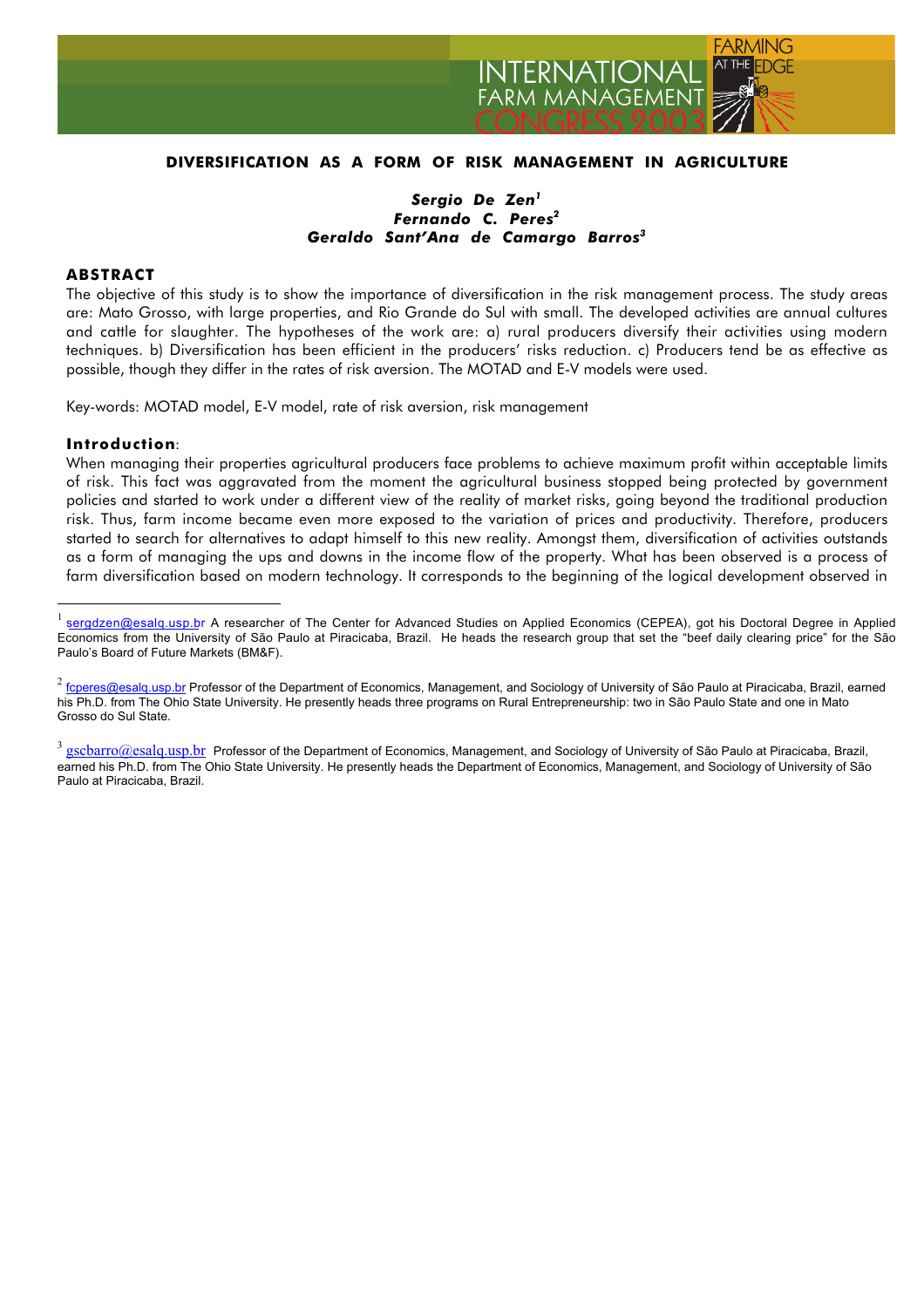

traditional agriculture and cattle raising, now in a dynamic context of higher technology. The paper's approach used mathematical modeling with data from panels representing producers from Mato Grosso and Rio Grande do Sul states.

# **Methodology:**

## **Optimization models in risk conditions**

Linear programming models assume that variables are deterministic and that the choice criterion considers only the expected revenues (Peres, 1976). Major limitations of these models are in the process of segmentation of the production function as a form of producing results closer to the farmer's observed behavior.

According to Silva (2000), the Markowitz's (1952) model was developed for the financial market and for this reason handles deviations randomly. In an agricultural model, the use of this model must be carried out observing the special characteristics of the activity, once the turnover of agricultural activities can somehow present trends due to farming characteristics. Thus, productivity gains, changes in the production system, etc. can distort an analysis, since these elements introduce trends in the series.

In a typical activity analyses model the combination of activities that maximize profits is verified under the implicit assumption that farmers are indifferent to risk. The objective of the producer, in this case, is to optimize the firm's revenue, independent of production and prices variations. A modified model is considered for the study of the property under uncertainty conditions. The new model is proposed with the purpose of determining the efficient frontier between expected income and income variance, which is a way to show the trade off between profit and risk faced by the farmer. For the construction of this model, we used Hazell's (1971) proposition - *Minimization of Total Absolute Deviation* (MOTAD), derived from the mean-variance model developed by Markowitz (1952). The model assumes that decision makers will choose the alternative that presents minimum variance for a given expected income or, stated in an alternative way, will choose the maximum expected income for a given level of variance.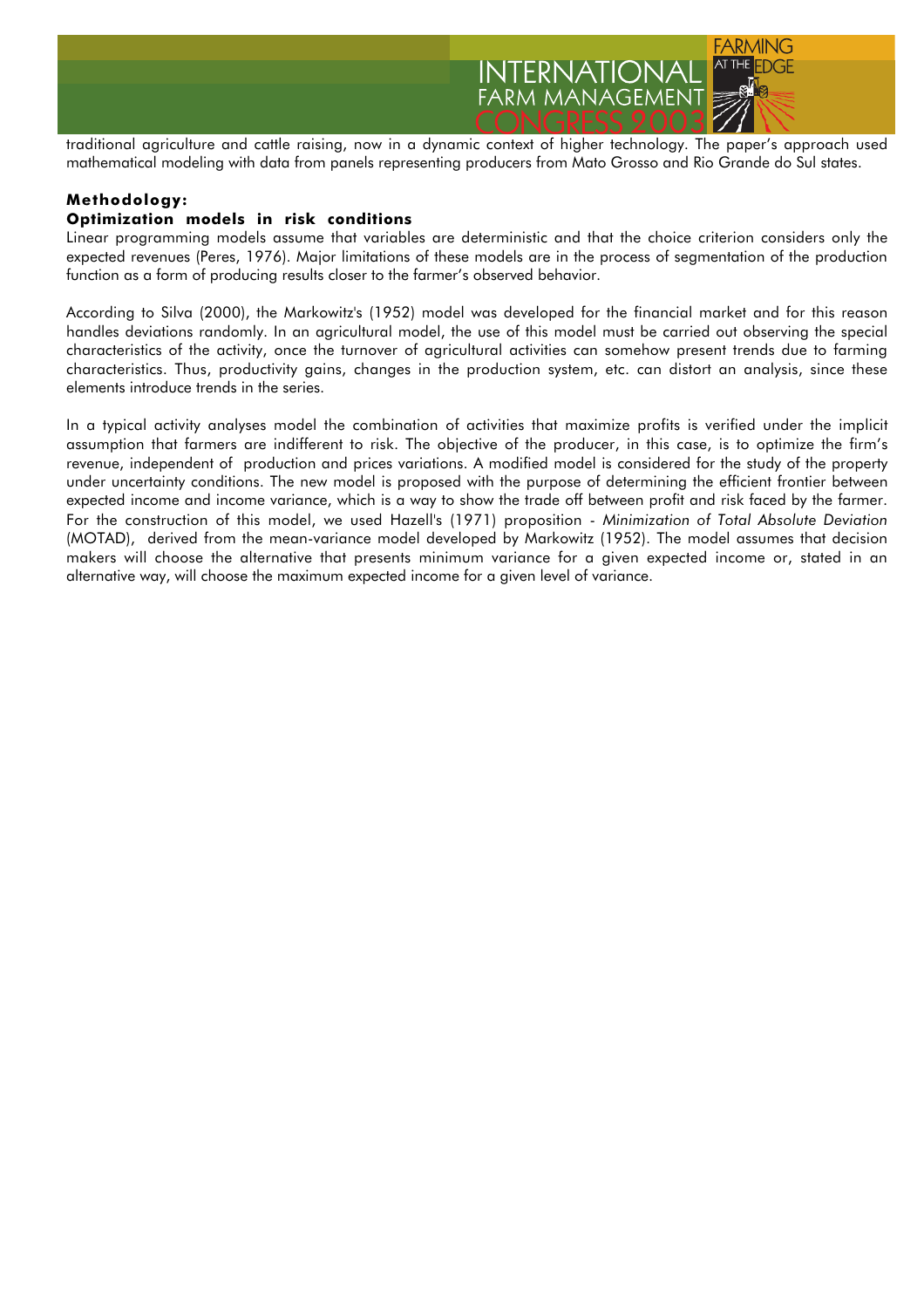

Formally, the model proposes to minimize:

$$
\frac{S_r}{2} = \sum_{i=1}^{n} Y_{i'}
$$
 (4)

subject to:

$$
\sum_{j=1}^{n} x_j D_{\text{rij}} + Y_i \ge 0
$$
\n(5)

$$
\mathbf{f}'\mathbf{x} = R_o \tag{6}
$$

$$
Ax \leq b \tag{7}
$$

$$
\mathbf{x} \ge \mathbf{0}_{\mathbf{e}} \quad \mathbf{Y}_{i} \ge 0 \tag{8}
$$

Where:

S – the sum of the absolute deviations in relation to the linear regression of the gross revenues;

- Y the total gross margin;
- $X -$  is the activities vector;
- D matrix of deviations from the average value for each time serie value;
- A is the matrix of technical coefficients for the production processes;
- f is the vector of mean contribution for each **x**;
- b is the vector of restrictions for each production factor.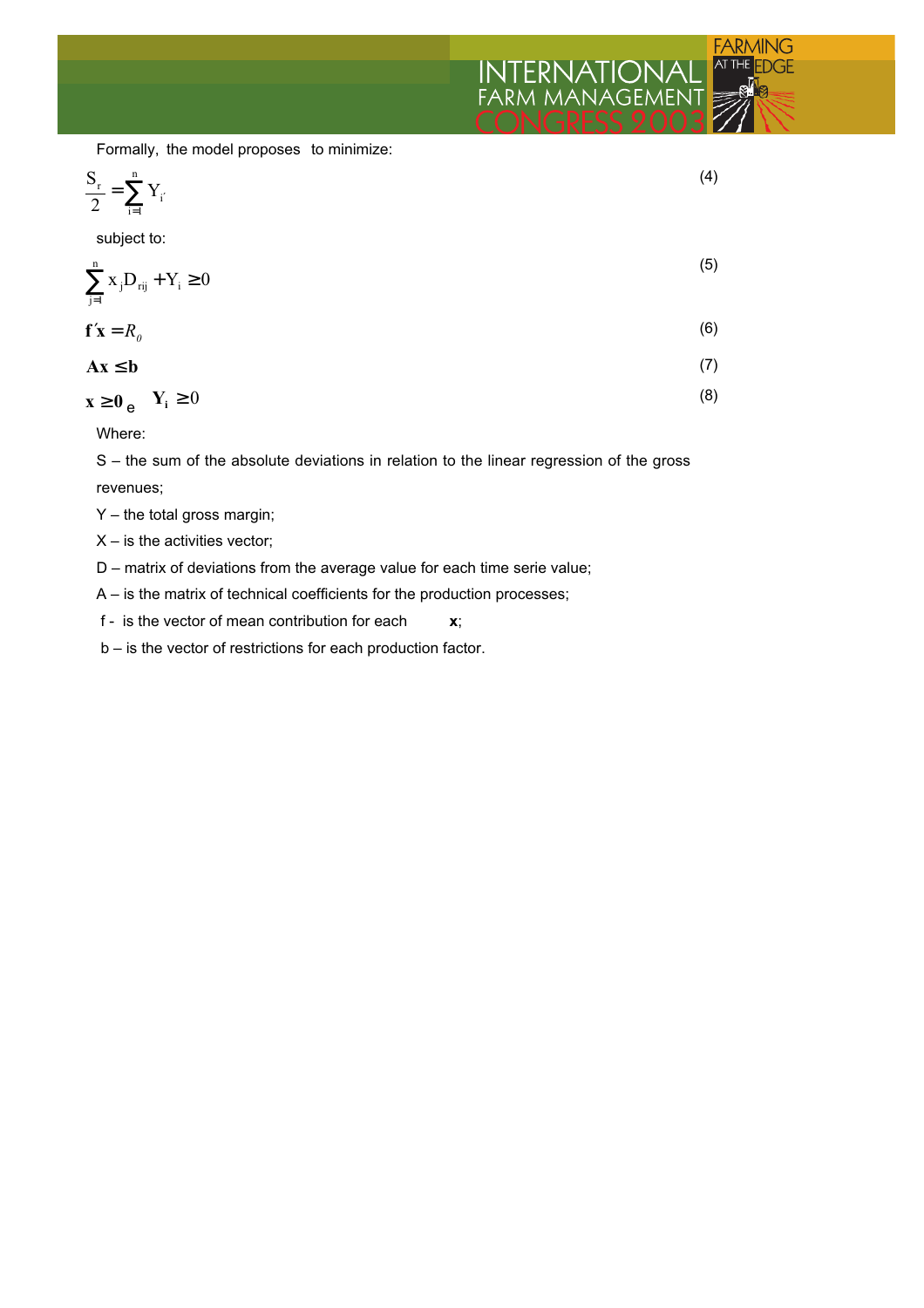In this model, deviations were calculated as differences between observed values and those calculated by linear regressions functions, where the dependent variable is the observed gross revenue and the explanatory variable was time. The absolute deviation of the gross revenue in relation to the simple linear regression of gross revenues along time was calculated through (9):

$$
D_r = P_{ij} v_{ij} - (\alpha + \beta T_{ij})
$$
\n(9)

where  $P_{ij}$  it is the price received of culture j in year i. The value of  $v_{ij}$  is the yield for culture j in year i, therefore,  $P_{ij}v_{ij}$ equals to the gross revenue of culture j in year i; a is the angular coefficient and b is the coefficient of the independent variable.

FARMING

**INTERNATIONAL** 

The quadratic model is based on the matrix of variance and covariance of the gross revenue deviations in relation to the linear regression of each culture, as described in (9). The objective function has the following form:

 $min: \Omega = X\sigma^2 X$ 

where X is the vector of possible activities and s  $^2$ , the matrix of variance and covariance. The restrictions are the same as those of the linear model.

The MOTAD is widely used for modeling and requires little computational resources. The E-V model, in turn, has some advantages in the precision of the results, since it does not go through a linearization process.

#### **Results and discussion:**

Two kind of producers were observed in the two distinct regions of the country. Also, two mathematical models were constructed: a linear and a quadratic one. The regions chosen for analysis were Tangará da Serra, in Mato Grosso State, and Carazinho, in Rio Grande do Sul State. Mato Grosso's typical property has 3.000 hectares whereas the size of Rio Grande do Sul typical property has 200 hectares.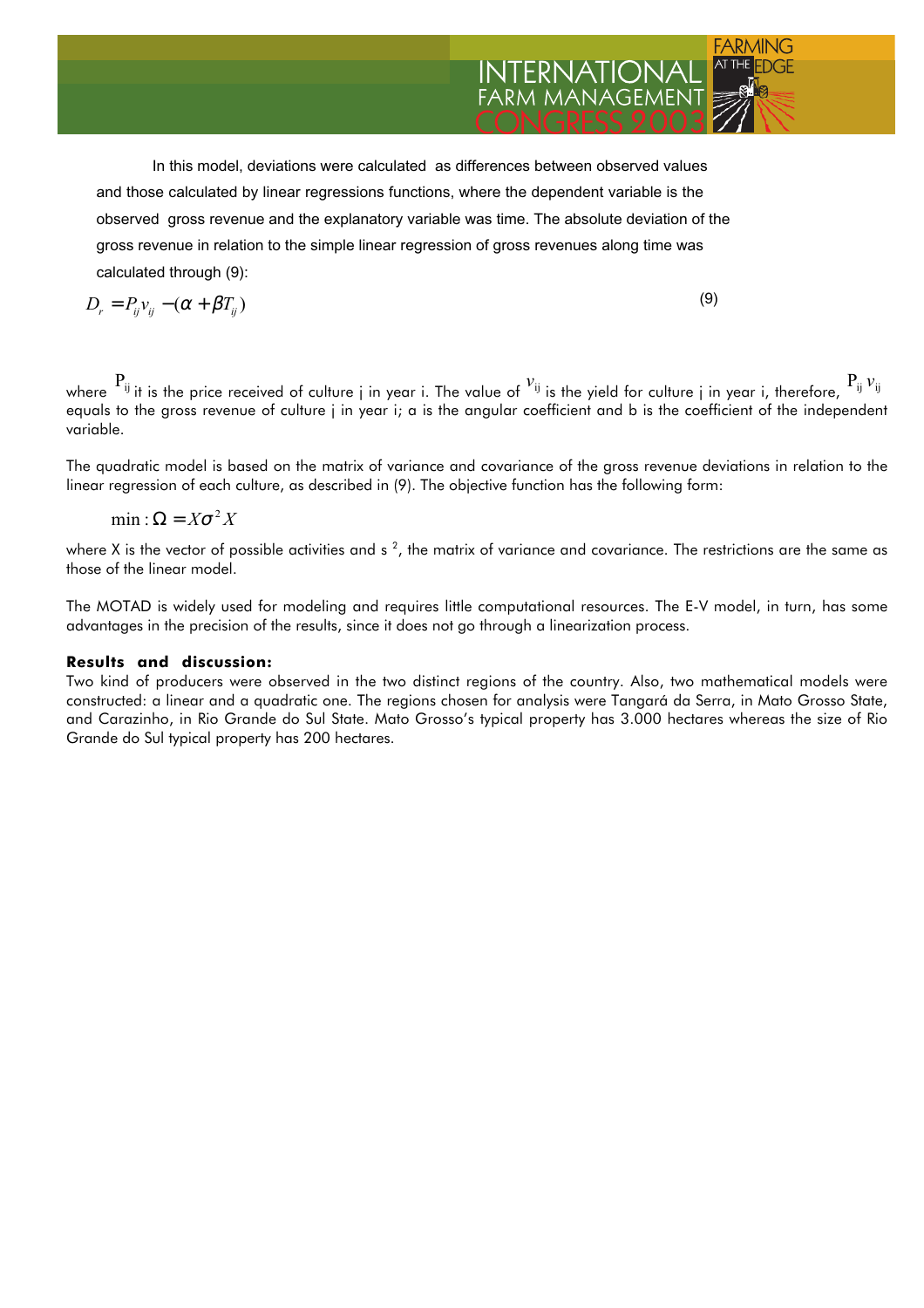

The farmers of Brazilian Midwest have entrepreneur abilities and accepted to migrate from their original region in search of cheaper land to crop larger areas. In this process, large "cerrado" (Brazilian Savana) areas are being cultivated even though deficiencies in transportation, energy and communication systems are present in the region. Most of these entrepreneurs are descendents of Europeans, mainly Italian and Germans immigrants. The cities are new and the infrastructure is at an initial phase of development. Differently from the description above, the Rio Grande do Sul's farmers have more financial stability and live in an area with better infrastructure (road, electricity, telephone, etc) but, on the other hand, have few possibilities of expanding their farm area. Most of then have a university education. The one thing both producers - from Rio Grande do Sul and Mato Grosso - have in common is their European background.

The results of the linear model were significantly modified, coming closer to the observed situation of the typical farms. The risk model results incorporate more activities, showing that the minimization of risks involves a diversification process. In the risk models the soybean crop and the cropping of corn as second crop are among the economic activities indicated by the model at all defined net revenue levels.

The maximum income point (R\$ 380 thousand) is given by the solution of the linear model with no risk considered. At this point, the following activities are included: corn planted after soybean (2.24% of the total area), cotton (12.88%), soybean (2.24%) and cattle (84.87%). *Efficient Frontiers*

The frontiers of economic efficiency is defined as a set of points within the return and risk area where the company achieves the best return corresponding to a given level of risk. The construction of the efficient border can be made using the MOTAD or the quadratic model. The format of the curve depends on the restrictions of inputs and resources of the farm.



It is expected that properties with the characteristics considered in the model combine activities in a form consistent with

the mix indicated in the efficient frontiers. The Mato Grosso farm efficient frontier curve show the typical crops of a large farm of the region. The same can be said about the graph of Rio Grande do Sul although the curve represents a smaller property of about 200 hectares. The efficient frontier graphs of the quadratic models for the farms of Rio Grande do Sul and Mato Grosso are presented in Figures 1 and 2.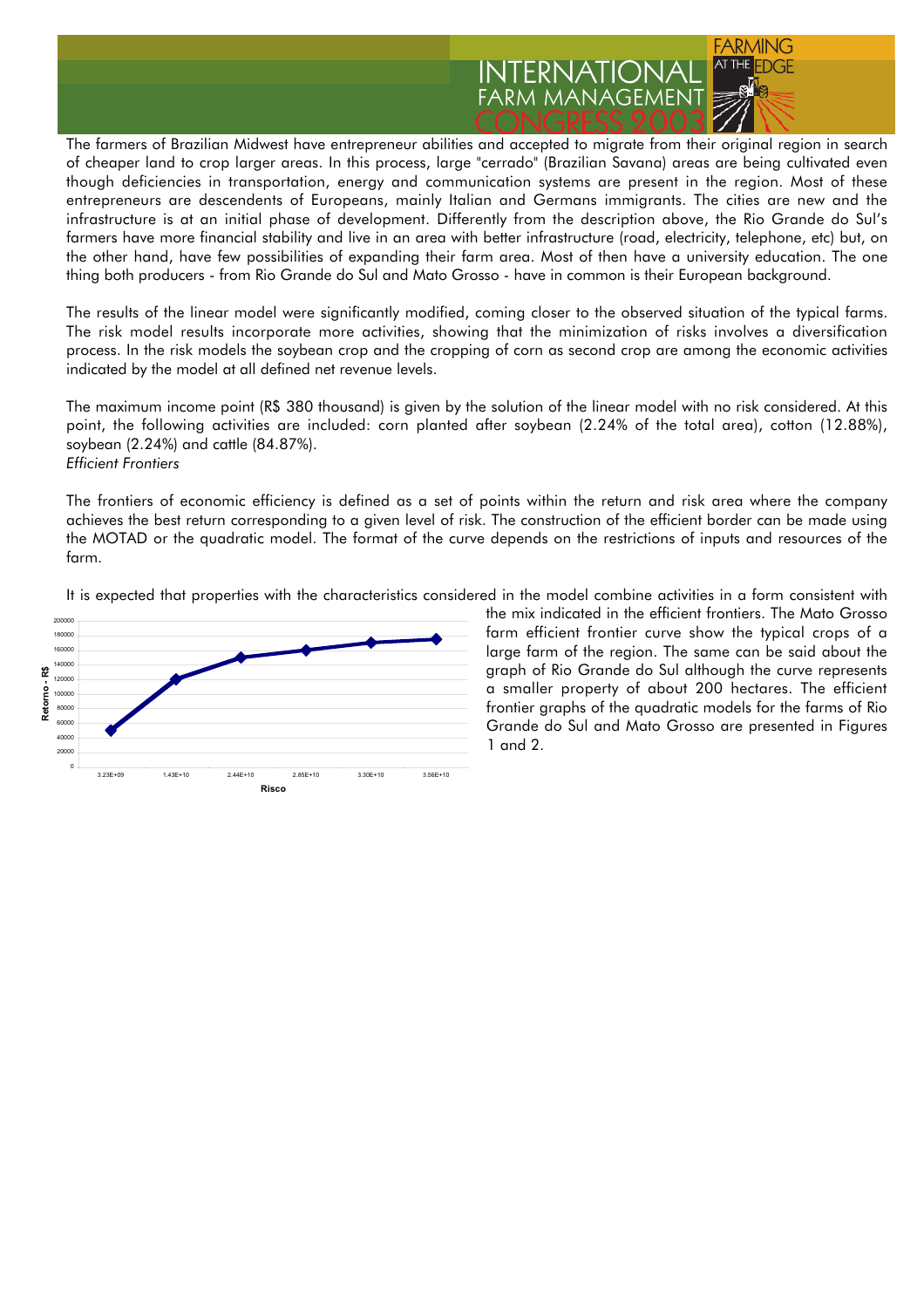

Figure 1- Efficient frontier in Rio Grande do Sul - E-V model.



The curve of the E-V model for Rio Grande Do Sul presents a sharper inclination for the lower income level. It means that small income increases are associated to high risk increases.

## **Figure 2- Efficient frontier in Mato Grosso - E-V model**.

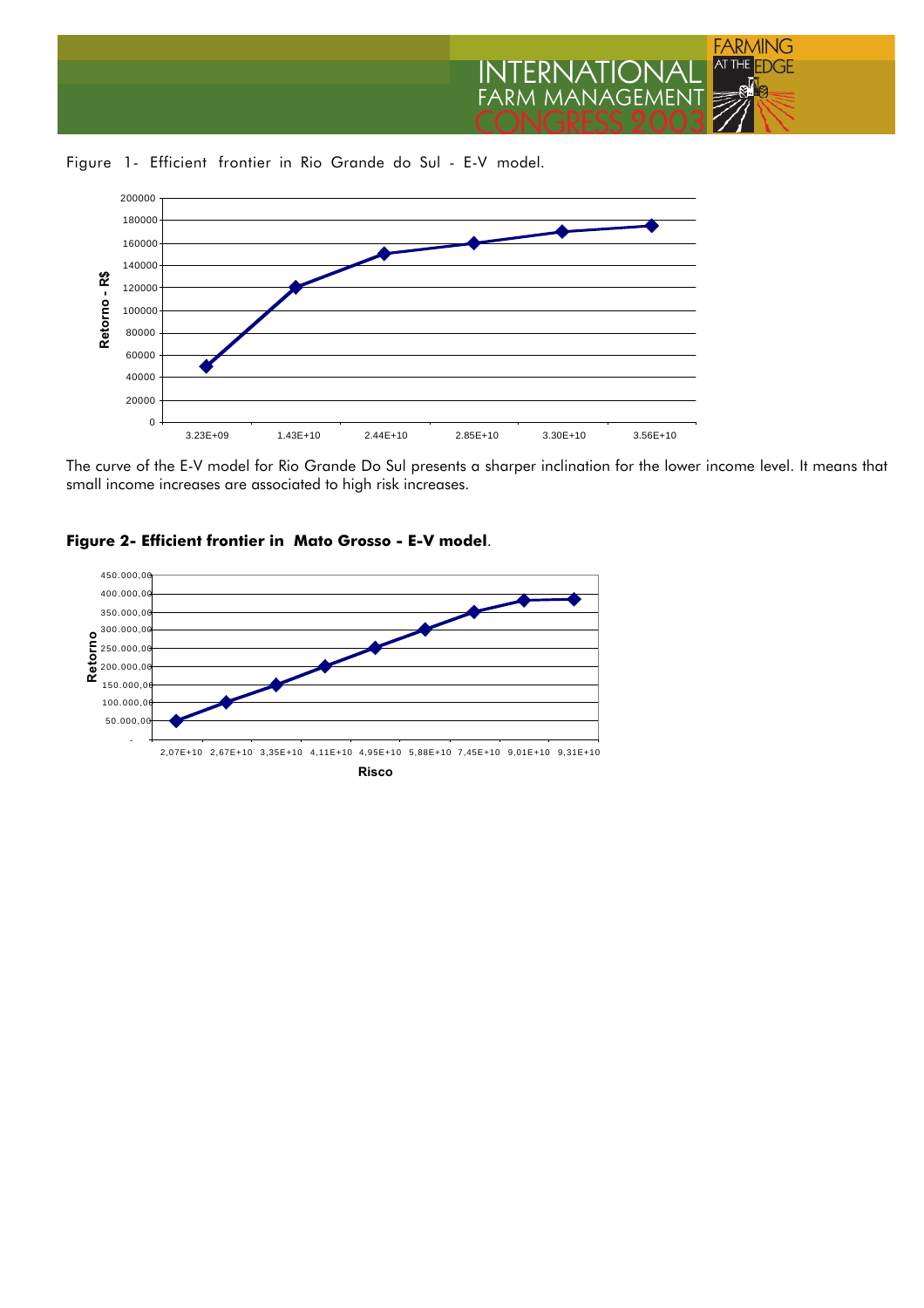

The curve for Mato Grosso presents a distinct behavior. In the lower ranges of expected net return the risk-return relation grows slowly than in higher levels. This can be attributed to the largest number of potential economic activities of the region. In low yield layers, producers exchange lower income amounts for higher returns.

In the curve of the results for Rio Grande do Sul, a sharper inclination in the first ranges of expected income is noticed. These differences between the form of the curves of these two states can be related the structural characteristics of the farms, clime, commerce or, yet, cultural factors.

The inclination of the straight line at the point that corresponds to a production "mix" that is similar to the observed for the typical farm show the correspondent aversion to risk of these farms. Producer's risk aversion rates for each region are discussed bellow.

## **Rates of risk aversion**

The efficient frontier represents, as already defined, the different combinations of activities in which producers get the maximum revenue with the production factors they have, within the risk-return context. Therefore, any point along this curve is considered maximum efficiency. With data from the panels, it is possible to identify where the utility curve touches the frontier and, at that point, the typical property must be situated. The inclination of the efficient frontier in this point shows the producer's risk aversion rate.

Point B corresponds to the mix of activities where the utility curve of the producer touches the efficient border. In Figures 3 and 4 one can see the locus of tangency of the utility curves for the Mato Grosso and Rio Grande do Sul typical farms.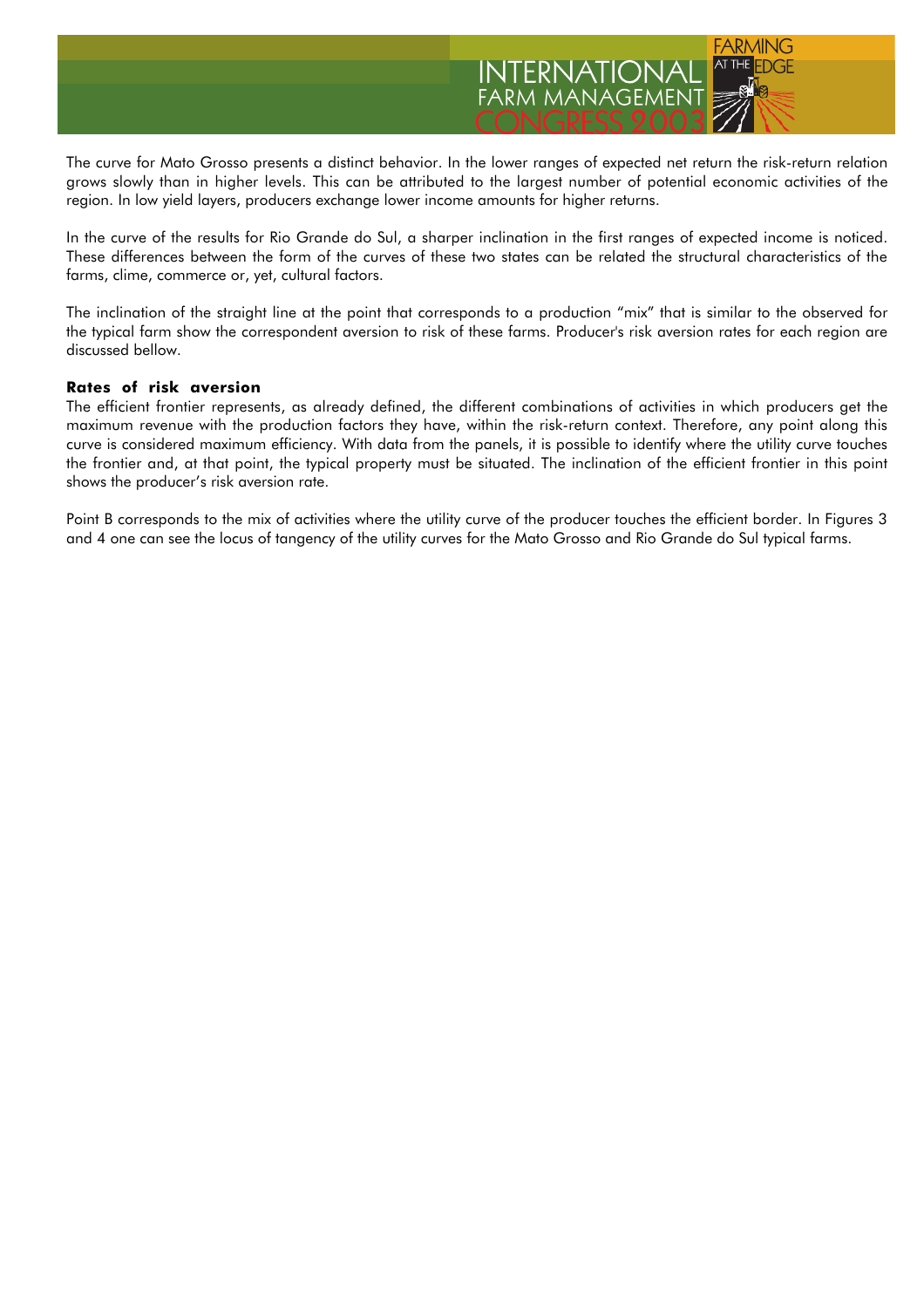

**Figure 3- Efficient frontier - Mato Grosso - Modelo E-V.**



**Figure 3**- Efficient frontier - Mato Grosso - Modelo E-V.



Figure 4- Efficient frontier - Rio Grande Do Sul - Modelo E-V.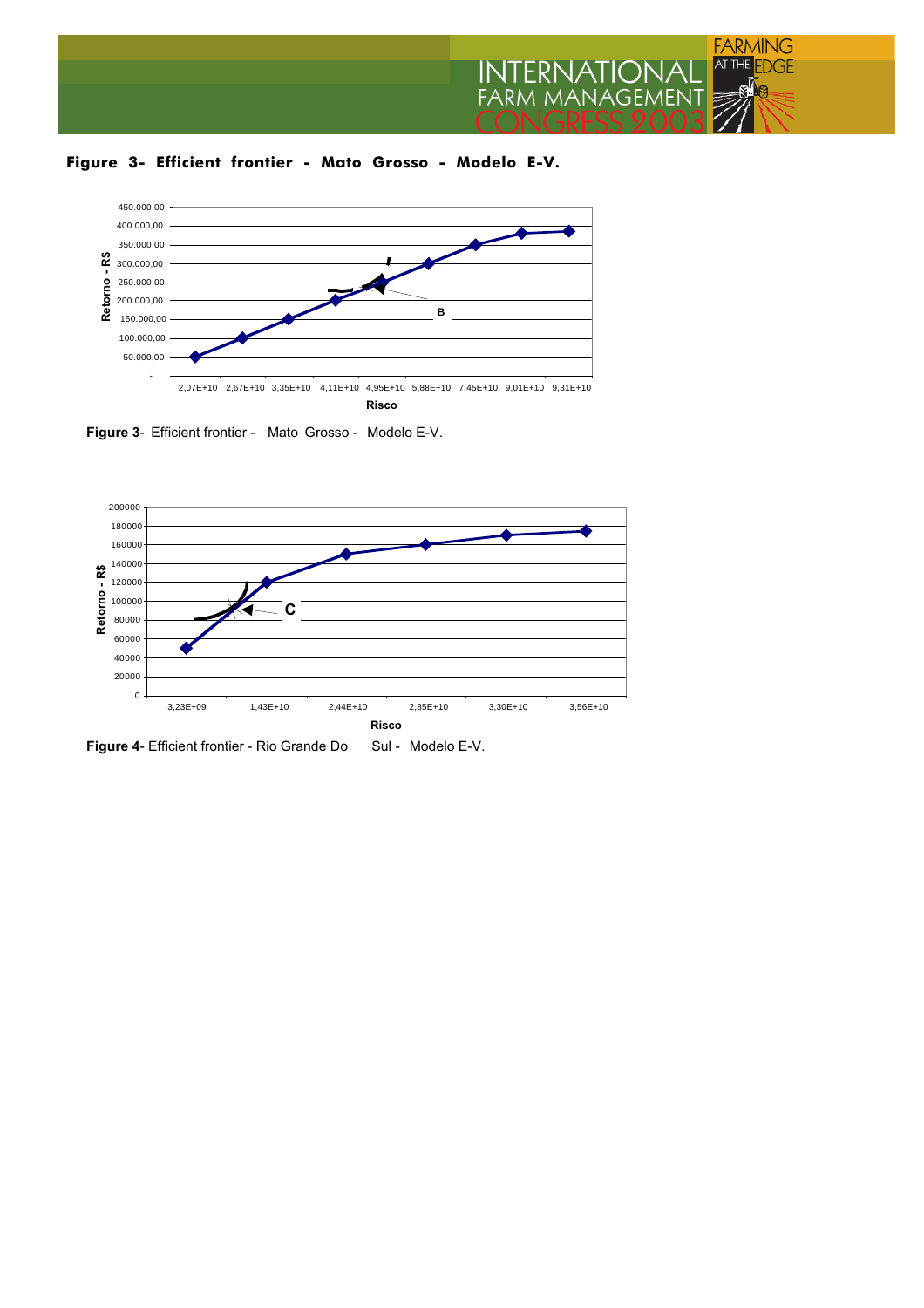

Point C corresponds to a net income of R\$ 90 thousand for a producer from Rio Grande do Sul and point B corresponds to R\$ 220 thousand for a producer from Mato Grosso. The inclination of the efficient frontier at these points shows the risk aversion rate for both producers. The sharper the inclination, the highest the producer's risk aversion rate.

In point B of Figure 3, where the utility curve of the producers of Mato Grosso touches the efficient border, the inclination of the straight line that touches the locus indicates producer's risk aversion rate. In the case, the risk aversion rate is 5.42  $x 10^{-6}$ .

The utility curve of the Rio Grande do Sul producer touches the efficient border in point C of Figure 4, indicating that its risk aversion rate is 6.32  $\times$  10 $^{-6}$ .

The risk aversion rate is higher for the producers from Rio Grande do Sul than for the producer from Mato Grosso. This was expected once the southern production structure is more stable than that of Mato Grosso. Unlike Mato Grosso, Rio Grande do Sul does not have new areas to be cultivated. Moreover, producers from Rio Grande do Sul has, proportionally to the total necessary volume of resources, more capital and access to official agricultural credit.

# **CONCLUSIONS**

Some sectors of the Brazilian agriculture have reached, over the last few years, a considerably high standard of competitiveness. Such evolution occurred in a period where the governments started to have a more passive position and, producers, in turn, tried themselves to modify the production structures, adapting to the forces of the market and to the demands for internal and external competitiveness.

The models, both the linear and the quadratic one, show that these Brazilian producers, regardless the size of their farms, are not indifferent to the risk. The results of the net revenue maximization model - initial phase of the process of models adjustment, where the producer is considered indifferent to the risk of the activities - are far from the composition of activities observed in the studied properties.

The maximization of the net revenue for the properties prescribes investments in most profitable activities; but, frequently, the most profitable activities are associated to the high revenue oscillations and, therefore, high risks. This explains why the composition of the mix of activities that maximizes net revenue is far from the set observed in the field.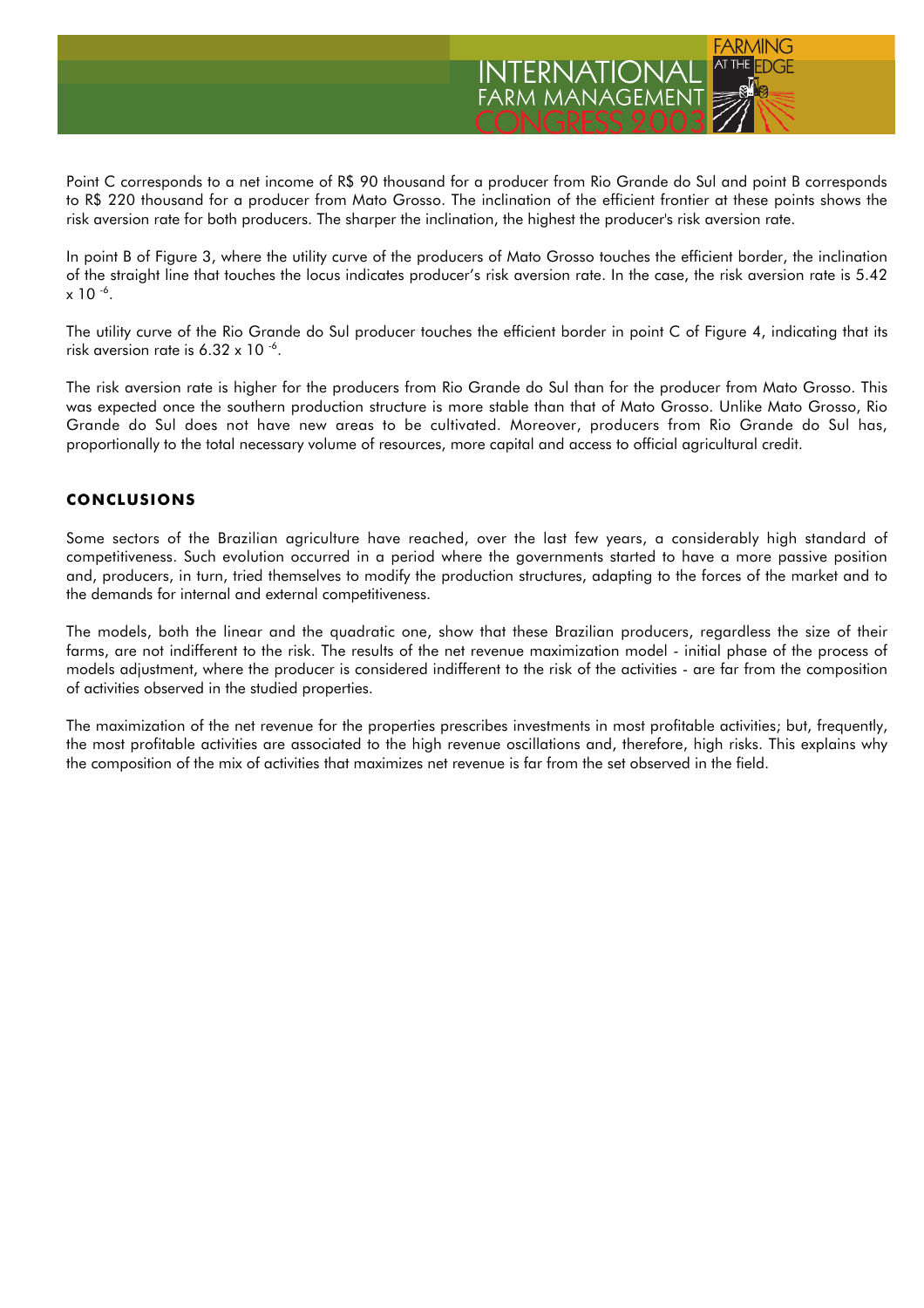

The producers are aware of such relation and choose the activities according to the level of income they generate without losing sight of the associated risks. Producers from Mato Grosso know about the high mean return that the cotton culture offers. However, they also know that, in cropping cotton, there are important risk factors. Soybean cropping yields less gross revenue variation and, therefore, presents fewer risks. Knowing that producers may decide to crop larger areas of this culture. The results of the models for the Mato Grosso farm show that this possibility is compatible with the optimization of the net income. The soybean area prescribed in the models is similar to the observed in the field.

In Rio Grande do Sul, producers also adopt diversification with the same objectives. The model that maximizes the farm income suggest leaving all cropping area for corn in the summer and for wheat in the winter. However, this is not effectively observed in the field. Producers from Rio Grande do Sul chooses more products in the composition of his *portfolio*. Clearly, this producer is not indifferent the to risk either preferring to divide the land between soybean and corn in the summer and between cattle and wheat in the winter. Moreover, it is important to notice that, differently from Mato Grosso, in the Rio Grande do Sul model cattle productivity was incorporated in the mix of activities. Results show that producers from Rio Grande do Sul have a higher risk aversion rate than producers from Mato Grosso. That is consistent with what was empirically verified.

The last point to be discussed about the results of the models is that, in general, producers do not make use of agricultural credit. This shows that the 10%-a-year rate that was considered in the modeling are above the accepted level for the activity. Producers make use of external resources when the risk levels are higher; at lower and more realistic levels, producers tend to make use of their own money.

In Rio Grande do Sul producers are worried about the fact that external money represents a higher degree of risk. In Mato Grosso money from official sources is not sufficient and involves a lot of bureaucracy. They prefer to use credit operations connected to anticipation of sales of their products thus eliminating the risks of price fluctuations.

Are producers from Mato Grosso being more efficient than those of Rio Grande do Sul? The mix of activities observed in the Rio Grande do Sul typical farm is at a point inferior to the efficient frontier. Producers from Mato Grosso, in turn, are situated on the efficient frontier. According to the model they are more efficient than the Mato Grosso farmers. However, caution must be taken when drawing this kind of conclusion, since the results are extremely dependent on the specific data used in the research and the assumptions involved in the process of optimization employed.